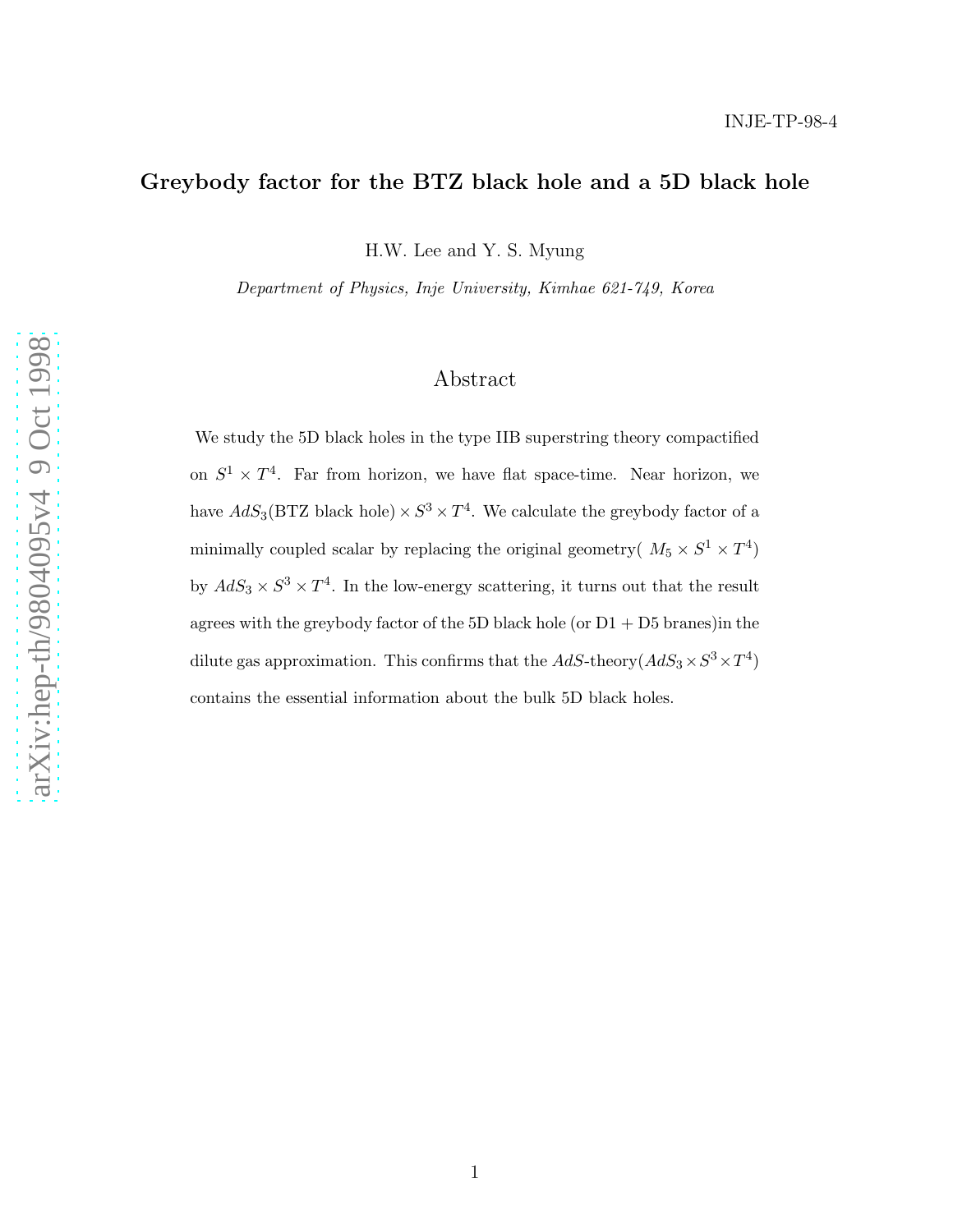#### I. INTRODUCTION

Recently anti-de Sitter spacetime( $AdS$ ) has attracted much interest. It appears that the conjecture relating the string(supergravity) theory on  $AdS$  to conformal field theory(CFT) on its boundary may resolve many problems in black hole physics [\[1–4\]](#page-13-0). The 5D black hole correspond to U-dual to  $BTZ \times S^3$  [[5,6\]](#page-13-0). Sfetsos and Skenderis calculated the entropies of non-extremal 5D black holes by applying Carlip's approach to the BTZ black hole. The BTZ black hole(locally  $AdS_3$ ) has no curvature singularity [\[7](#page-13-0)] and is considered as a prototype for the general  $CFT/AdS$  correspondence. This is actually an exact solution of string theory [\[8](#page-13-0)] and there is an exact CFT with it on the boundary. Carlip has shown that the physical boundary degrees of freedom account for the Bekenstein-Hawking entropy of the BTZ black hole correctly [\[9](#page-13-0)]. Another approach to calculate the entropy of the BTZ black hole was discussed in[[10\]](#page-13-0).

Apart from counting the microstates of black holes, the dynamical behavior is also an important issue[[11](#page-13-0)]. This is so because the greybody factor for the black hole arises as a consequence of scattering of a test field off the gravitational potential barrier surrounding the horizon. That is, this is an effect of spacetime curvature. Together with the Bekenstein-Hawking entropy, this seems to be a strong hint of a deep and mysterious connection between curvature and statistical nechanics. It was shown that the s-wave greybody factor for the BTZ black hole has the same form as the 5D black hole in the dilute gas approximation [\[12\]](#page-13-0).

Here we wish to calculate the greybody factors, using a minimally coupled scalar. The first one is based on the bulk supergravity calculation [\[13–15\]](#page-13-0) in the effective 5D black hole background. This may be considered as a review of past works. But some discrepancy appears because of the extra dimensions  $(T<sup>4</sup>)$ . Also the D-brane results (effective CFT calculations) are briefly reviewed for comparison. The second is performed by replacing the original geometry  $(M_5 \times S^1 \times T^4)$  by  $AdS_3 \times S^3 \times T^4$ . But we do not require any boundary condition(Dirichlet or Neumann) at the spatial infinity, which is necessary for studying the whole  $AdS$ .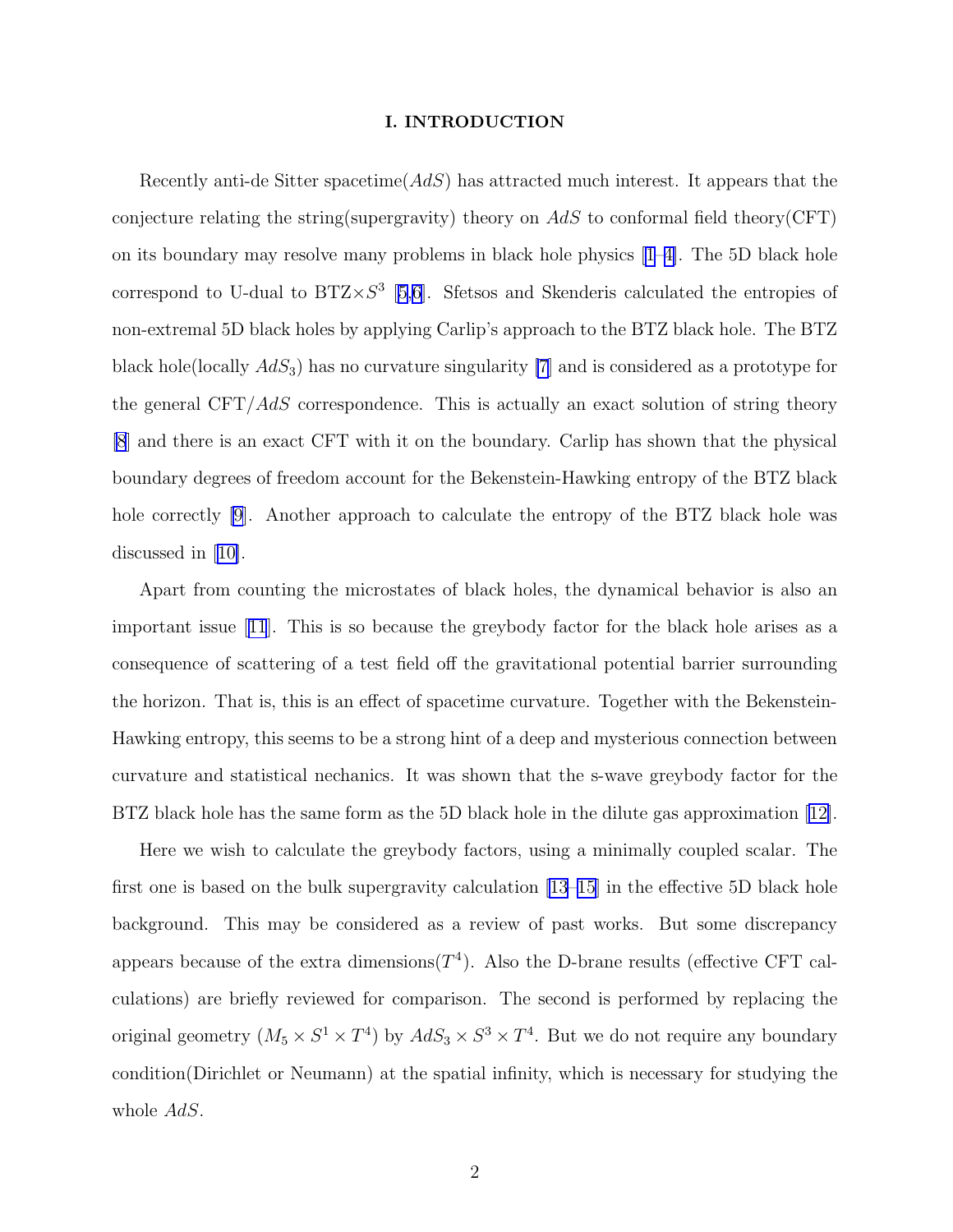#### II. GEOMETRY

<span id="page-2-0"></span>The 5D black hole can be obtained as a compactified solution on  $S^1 \times T^4$  to the lowenergy effective action of the type IIB theory[[16](#page-13-0)]. This is also represented by the D-brane picture. The near-extremal 5D black hole is described by the bound states of  $Q_1$  1D-branes and  $Q_5$  5D-branes with some momentum flowing along the 1D-brane. Non extremality is achieved by introducing both left and right momenta on the 1D-brane. The supergravity solution in the string frame is given by

$$
ds_{10}^{2} = (f_{1}f_{5})^{-1/2} \left[ -dt^{2} + dx_{5}^{2} + \frac{r_{0}^{2}}{r^{2}} (\cosh \sigma dt - \sinh \sigma dx_{5})^{2} + f_{1} dx_{i}^{2} \right] + (f_{1}f_{5})^{1/2} \left[ h^{-1} dr^{2} + r^{2} d\Omega_{3}^{2} \right],
$$
\n(1)

where  $f_1 = 1 + r_1^2/r^2$ ,  $f_5 = 1 + r_5^2/r^2$ ,  $h = 1 - r_0^2/r^2$ . The various length scales are given by  $r_1^2 = gQ_1\alpha'^3/V, r_5^2 = gQ_5\alpha', r_0^2 \sinh 2\sigma = 2g^2n\alpha'^4/R^2V$ , and  $r_n^2 = r_0^2 \sinh^2 \sigma$ . Here  $V(\sim \alpha'^2)$ is the volume of  $T^4$ . The integers  $Q_1, Q_5, n$  are charges for 1D, 5D-branes and the total momentum. g is the string coupling and R is the radius of  $S<sup>1</sup>$ . The brane configuration lies on a  $S^1 \times T^4$  with 1D-brane along  $S^1$ .

In fact the semiclassical black hole picture and the perturbative D-brane picture are considered to describe the same object in two different regimes. The D-brane picture is expected to describe the semiclassical black hole when  $gQ$  is large, whereas the D-brane calculations are performed at weak coupling( $qQ \ll 1$ ). For extremal BPS states there are well-known non-renormalization theorems which state that the degeneracy of states do not change as  $gQ$  increases. However, for non-BPS states including the dilute gas limit, there are no such theorems. One wishes to resolve this puzzle with a new idea. For this purpose, one may introduce the decoupling limit which should be taken to suppress closed string loop corrections( $g \to 0$ ) and higher-order terms in the  $\alpha'$ -expansion  $(\alpha' \to 0)$  [\[1\]](#page-13-0). This is given by

$$
g \to 0, \alpha' \to 0; gQ_1, gQ_5 \gg 1 \quad \text{with} \quad r_1, r_5, r_n \text{ fixed.} \tag{2}
$$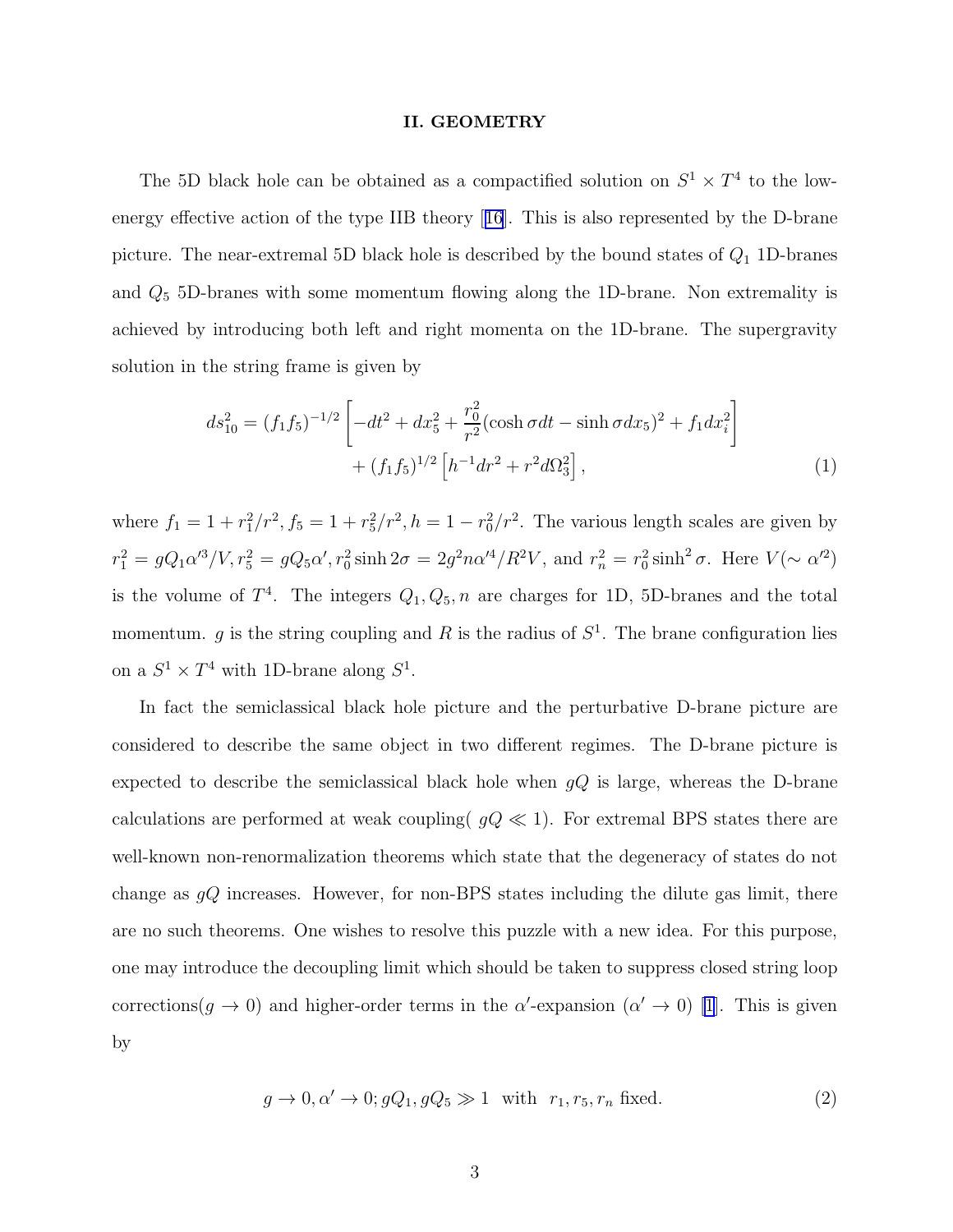<span id="page-3-0"></span>Actually([2](#page-2-0)) corresponds to the dilute gas limit of  $r_0, r_n \ll r_1, r_5$ . The size of this black hole is controlled by  $gQ_1$  and  $gQ_5$ . Its thermodynamic quantities are given by

$$
M = \frac{\pi}{4G_N^{5D}} \left[ r_1^2 + r_5^2 + \frac{1}{2} r_0^2 \cosh 2\sigma \right],
$$
  
\n
$$
S = \frac{\mathcal{A}_H^{5D}}{4G_N^{5D}} = \frac{\pi^2 r_1 r_5 r_0 \cosh \sigma}{2G_N^{5D}},
$$
  
\n
$$
T_H = \left( \frac{2\pi}{r_0} r_1 r_5 \cosh \sigma \right)^{-1}
$$
\n(3)

with the 5D Newton constant  $(G_N^{5D})$ . The above energy and entropy are essentially those of a gas of massless 1D particles. In this case the temperatures for left and right moving string modes are defined by

$$
T_L = \frac{1}{2\pi} \left(\frac{r_0}{r_1 r_5}\right) e^{\sigma}, \quad T_R = \frac{1}{2\pi} \left(\frac{r_0}{r_1 r_5}\right) e^{-\sigma}.
$$
 (4)

Inthe decoupling limit(near horizon,  $r \simeq r_0$ ) the metric ([1\)](#page-2-0) leads to

$$
ds_{10}^2 = \frac{r^2}{R^2} \left( -dt^2 + dx_5^2 \right) + \frac{r_0^2}{R^2} (\cosh \sigma dt - \sinh \sigma dx_5)^2 + \frac{R^2}{r^2} \left( 1 - \frac{r_0^2}{r^2} \right)^{-1} dr^2 + R^2 d\Omega_3^2 + \frac{r_1}{r_5} dx_i^2
$$
 (5)

with  $R^2 = r_1 r_5$ . Using the coordinate transformation  $\rho^2 = r^2 + r_0^2 \sinh^2 \sigma$ , one finds the well-known metric [\[5](#page-13-0),[6](#page-13-0),[17](#page-14-0)]

$$
ds_{10}^2 = ds_{BTZ}^2 + R^2 d\Omega_3^2 + \frac{r_1^2}{R^2} dx_i^2,
$$
\t(6)

where the BTZ black hole space-time is given by[[7\]](#page-13-0)

$$
ds_{BTZ}^2 = -\frac{(\rho^2 - \rho_+^2)(\rho^2 - \rho_-^2)}{\rho^2 R^2} dt^2 + \rho^2 (d\varphi - \frac{J}{2\rho^2} dt)^2 + \frac{\rho^2 R^2}{(\rho^2 - \rho_+^2)(\rho^2 - \rho_-^2)} d\rho^2.
$$
 (7)

Here  $M = (\rho_+^2 + \rho_-^2)/R^2$ ,  $J = 2\rho_+\rho_-/R$  are the mass and angular momentum of the BTZ black hole, and  $\rho_+ = r_0 \cosh \sigma$ ,  $\rho_- = r_0 \sinh \sigma$ ,  $\varphi = x_5/R$ . In this case, the relevant thermodynamic quantities(Hawking temperature, area of horizon, angular velocity at horizon, left/right temperatures) are given by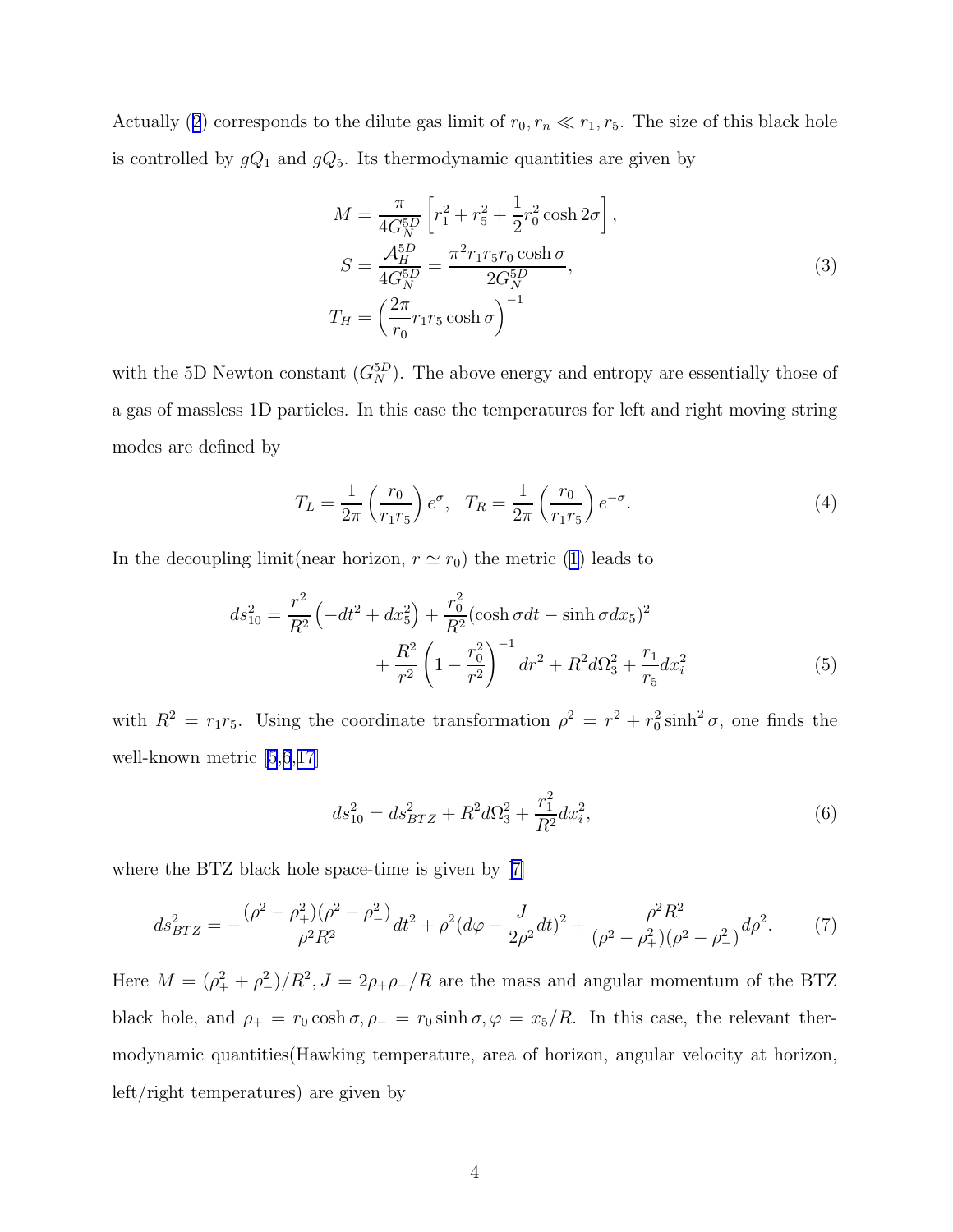$$
T_H^{BTZ} = \frac{\rho_+^2 - \rho_-^2}{2\pi R^2 \rho_+} = T_H,
$$
  
\n
$$
\mathcal{A}_H^{BTZ} = 2\pi \rho_+, \quad \Omega_H = \frac{J}{2\rho_+^2},
$$
  
\n
$$
\frac{1}{T_{L/R}^{BTZ}} = \frac{1}{T_H^{BTZ}} \left(1 \pm \frac{\rho_+}{\rho_-}\right) = \frac{1}{T_{L/R}}.
$$
\n(8)

#### <span id="page-4-0"></span>III. SUPERGRAVITY CALCULATION : SCATTERING IN 5D BLACK HOLE

We consider the scattering of a free scalar in the whole region of 5D black hole. This means that our calculation corresponds to the bulk supergravity calculation. In the Einstein frame,  $ds_{10}^2$  can be reduced to the 5D black hole and additional Kaluza-Klein moduli $(\chi, \nu)$ as[[13](#page-13-0)]

$$
\left(ds_{10}^2\right)_E = e^{-\phi/2} ds_{10}^2 = e^{2\chi} \sum_{i=6}^9 dx_i^2 + e^{2\nu} (dx_5 + A_\mu dx^\mu)^2 + e^{-2(4\chi + \nu)/3} ds_{5D}^2 \tag{9}
$$

with  $\mu = 0, 1, 2, 3, 4$ . Here  $e^{2\chi} = f_1^{1/4} f_5^{-1/4}$ ,  $e^{2\nu} = f_1^{-3/4} f_5^{-1/4} f_n$ , the Kaulza-Klein gauge potential  $A_0 = -r_0^2 \sinh 2\sigma/2(r^2 + r_n^2)$ , and the 5D black hole space-time is given by

$$
ds_{5D}^2 = -f^{-2/3}hdt^2 + f^{1/3}[h^{-1}dr^2 + r^2d\Omega_3^2]
$$
\n(10)

with  $f = f_1 f_5 f_n$  with  $f_n = 1 + r_n^2 / r^2$ .

First let us consider the wave equation in the ten-dimensional background (9),

$$
\Box_{10}\Phi = 0.\tag{11}
$$

Considering the symmetries in  $(9)$ ,  $\Phi$  can be seperated as

$$
\Phi = e^{-i\omega t} e^{iK_5 x_5} e^{iK_i x^i} Y_l(\theta_1, \theta_2, \theta_3) \phi(r). \tag{12}
$$

For simplicity, we take  $K_5 = 0$ ,  $r_1 \simeq r_5$ . Further we set  $A_0 = 0$ , because it approaches to zero in the dilute gas limit. Then (11) leads to a new 5D wave equation for a free scalar

$$
\left[\frac{d^2}{dr^2} + \left(\frac{h'}{h} + \frac{3}{r}\right)\frac{d}{dr}\right]\phi + \frac{\omega^2 f}{h^2}\phi - \frac{l(l+2)}{hr^2}\phi - \frac{K^2 f_5^2}{h}\phi = 0.
$$
 (13)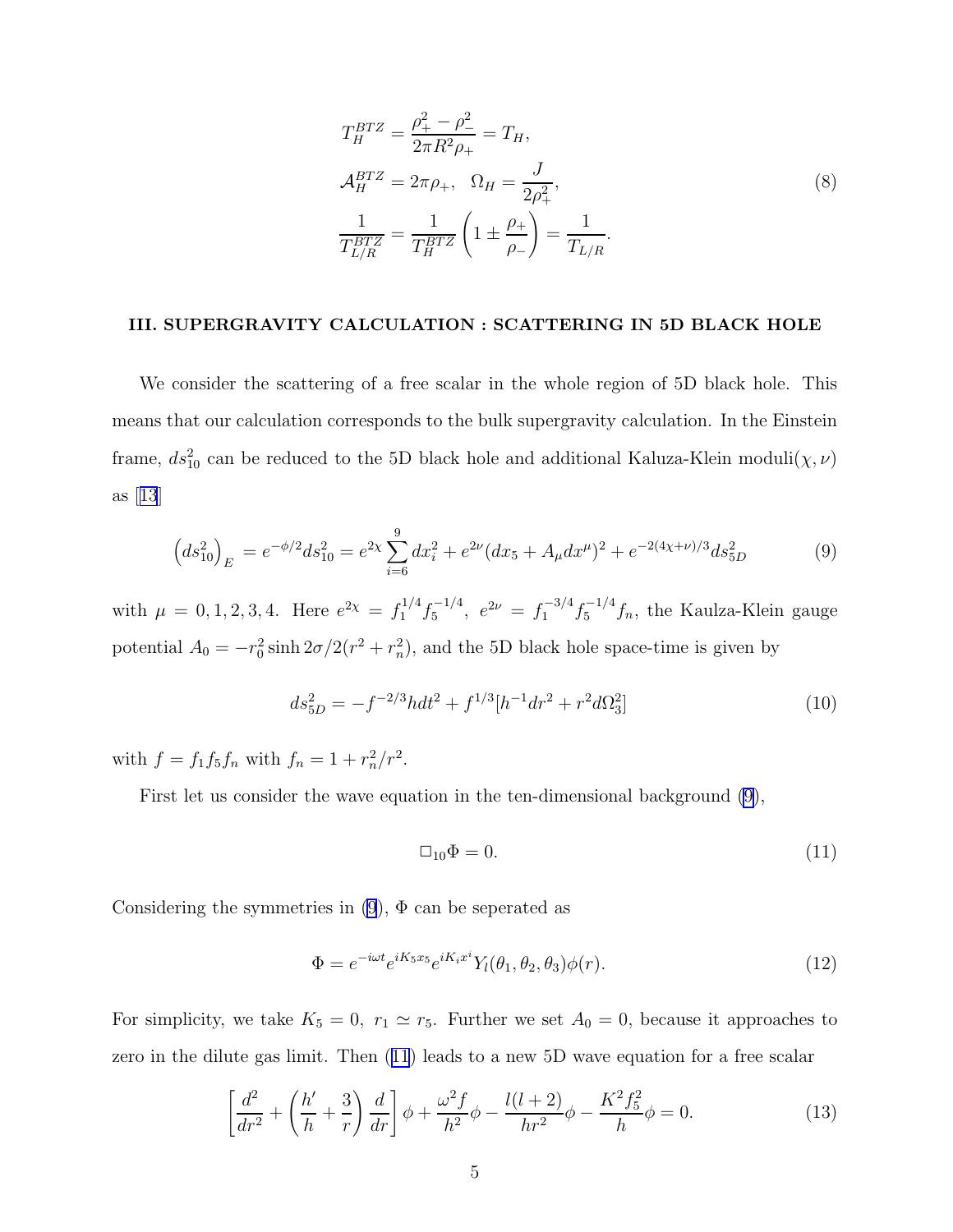<span id="page-5-0"></span>For  $l = K_i = 0$  case, Eq.([13\)](#page-4-0) corresponds to the wave equation of Ref. [\[11](#page-13-0)] and we recover that of Refs. [\[14,15](#page-13-0)] for  $K_i = 0$ . We confine ourselves to low energies satisfying  $r_1 \omega, r_5 \omega < 1$ . As usual we cannot find a solution to([13](#page-4-0)) analytically and thus we devide the space into a far region  $(r \gg r_1, r_5)$  and a near region  $(r \ll r_1, r_5)$ . We can match the solution in the overlapping region ( $\omega r_0 \ll \omega r \ll 1$ ) because  $\omega r_0 \ll \omega r_1, \omega r_5 < 1$  in the dilute gas limit [\[13](#page-13-0)–[15,](#page-13-0)[18\]](#page-14-0).

In the far region we write  $\phi = \tilde{\phi}/r$ , and then the equation for  $\phi$  leads to

$$
\frac{d^2\tilde{\phi}}{du^2} + \frac{1}{u}\frac{d\tilde{\phi}}{du} + \left[1 - \frac{\nu^2}{u^2}\right]\tilde{\phi} = 0
$$
\n(14)

with  $u = \omega' r$  and  $\nu^2 = (l+1)^2 - (r_1^2 + r_n^2)K^2 - (\rho_1^2 + \rho_5^2 + \rho_n^2)$ . Here  $\omega' = \sqrt{\omega^2 - K^2}$ ,  $\rho_i = \omega' r_i$ and  $K_i r_i < \rho_i < \omega r_i$ . The solutions are given by the Bessel function when  $\nu$  is not an integer,

$$
\phi_f = \frac{1}{u} \left[ \alpha J_\nu(u) + \beta J_{-\nu}(u) \right],\tag{15}
$$

where  $\alpha, \beta$  are unknown constants. From the large-u behavior, one finds the incoming flux

$$
\mathcal{F}_{\text{in}}(\infty) = \frac{2\pi}{i} \left[ \phi_f^{\text{in}*} r^3 \partial_r \phi_f^{\text{in}} - \phi_f^{\text{in}} r^3 \partial_r \phi_f^{\text{in}*} \right] \Big|_{r=\infty}
$$
  
= 
$$
-\frac{2}{\omega'^2} \left| \alpha e^{i(\nu+1/2)\pi/2} + \beta e^{i(-\nu+1/2)\pi/2} \right|^2,
$$
 (16)

where  $\phi_f^{\text{in}}$  is given by

$$
\phi_f^{\text{in}} = \sqrt{\frac{1}{2\pi}} \frac{e^{-iu}}{u^{3/2}} \left\{ \alpha e^{i(\nu + 1/2)\pi/2} + \beta e^{i(-\nu + 1/2)\pi/2} \right\}.
$$
 (17)

The small-u behavior of  $\phi_f$  is

$$
\phi_{f \to \text{inter}} = \frac{1}{u} \left[ \alpha \left( \frac{u}{2} \right)^{\nu} \frac{1}{\Gamma(\nu + 1)} + \beta \left( \frac{u}{2} \right)^{-\nu} \frac{1}{\Gamma(-\nu + 1)} \right]. \tag{18}
$$

Here we note that  $\phi_{f\rightarrow inter}$  has not any pole because  $\nu$  is not integer.

Now we wish to find the solution in the near region. Using  $h = 1 - r_0^2/r^2$ , the wave equation [\(13](#page-4-0)) can be rewritten as

$$
h(1-h)\frac{d^2\phi}{dh^2} + (1-h)\frac{d\phi}{dh} + \left\{-C + \frac{C+D+E}{h} + \frac{E}{1-h}\right\}\phi = 0,\tag{19}
$$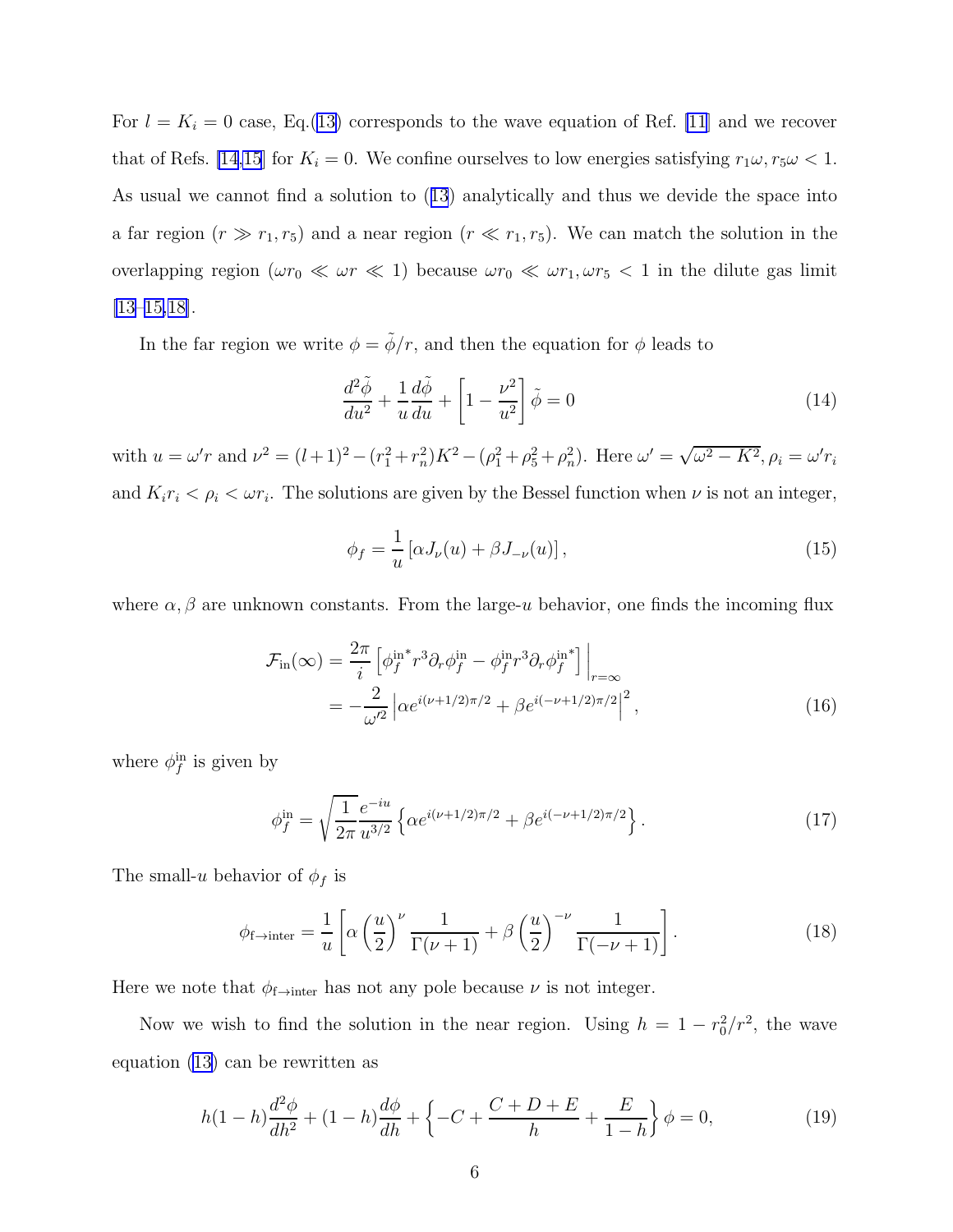where

$$
C = \left(\frac{\omega r_1 r_5 r_n}{2r_0^2}\right)^2,
$$
  
\n
$$
D = \frac{l(l+2)}{4} + \frac{\omega^2}{4r_0^2} \left[r_1^2 r_5^2 + r_n^2 (r_1^2 + r_5^2)\right] + \frac{K^2 r_5^2}{4},
$$
  
\n
$$
E = -\frac{l(l+2)}{4} + \frac{\omega^2 (r_1^2 + r_5^2 + r_n^2)}{4} - \frac{K^2 (r_5^2 - r_0^2)}{4}
$$

Hereafter we set  $K^2 r_0^2$ ,  $K^2 r_n^2 \simeq 0$ . With an unknown constant A, we find the ingoing mode at the horizon

$$
\phi_n^{\text{in}} = Ah^{-iq}(1-h)^{(1-\nu)/2}F(a,b,c;h),\tag{20}
$$

.

where

$$
a = \frac{1 - \nu}{2} - iq + i\sqrt{C},
$$
  
\n
$$
b = \frac{1 - \nu}{2} - iq - i\sqrt{C},
$$
  
\n
$$
c = 1 - 2iq,
$$
  
\n
$$
q = \frac{\omega}{4\pi T_H} \sqrt{(1 + \frac{r_0^2}{r_1^2} + \frac{r_0^2}{r_5^2}) + 4\pi^2 r_n^2 T_H^2}.
$$

The large-r behavior  $(h \to 1)$  follows from the  $(h \to 1 - h)$  transformation law for hypergeometric functions as [\[19](#page-14-0)]

$$
\phi_{n \to f} = \frac{A\Gamma(1 - 2iq)\Gamma(\nu)}{\Gamma(\frac{1+\nu}{2} - iq - i\sqrt{C})\Gamma(\frac{1+\nu}{2} - iq + i\sqrt{C})} u^{\nu - 1} + \frac{A\Gamma(1 - 2iq)\Gamma(-\nu)}{\Gamma(\frac{1-\nu}{2} - iq - i\sqrt{C})\Gamma(\frac{1-\nu}{2} - iq + i\sqrt{C})} u^{-\nu - 1}.
$$
\n(21)

Matching([18](#page-5-0)) with (21) leads to

$$
\alpha = Au_0 \frac{2^{\nu} \Gamma(\nu+1) \Gamma(\nu) \Gamma(1-2iq) u_0^{-\nu}}{\Gamma(\frac{1+\nu}{2} - iq - i\sqrt{C}) \Gamma(\frac{1+\nu}{2} - iq + i\sqrt{C})},\tag{22}
$$

$$
\beta = Au_0 \frac{\Gamma(-\nu+1)\Gamma(-\nu)\Gamma(1-2iq)u_0^{\nu}}{2^{\nu}\Gamma(\frac{1-\nu}{2}-iq-i\sqrt{C})\Gamma(\frac{1-\nu}{2}-iq+i\sqrt{C})}.
$$
\n(23)

Since  $u_0 (= \omega' r_0) \ll 1$ , one finds  $\beta \ll \alpha$ .

Further the flux across the horizon is calculated as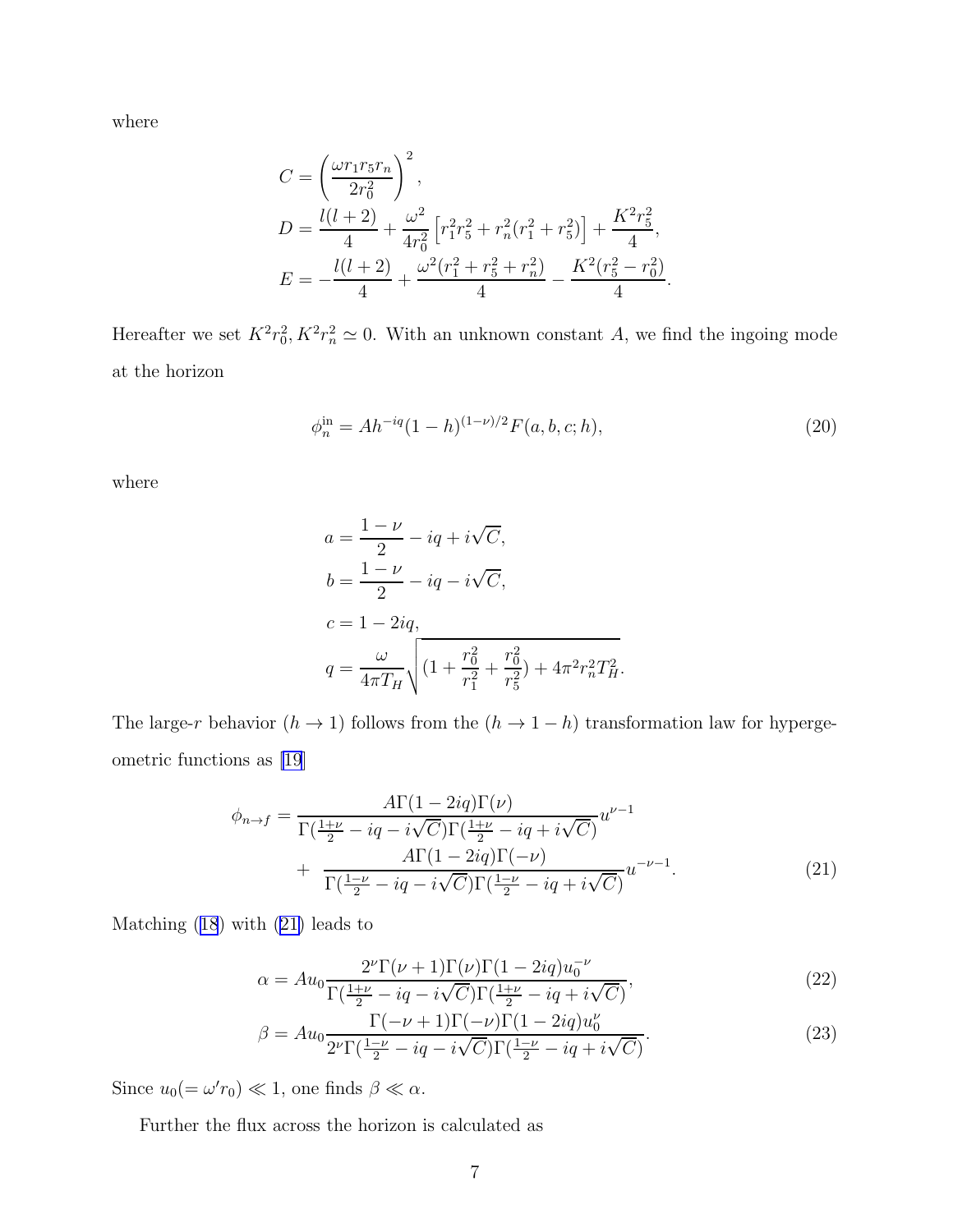$$
\mathcal{F}_{\text{in}}(0) = -8\pi r_0^2 q |A|^2. \tag{24}
$$

Then the absoprtion coefficient is given by

$$
\mathcal{A} = \frac{\mathcal{F}_{\text{in}}(0)}{\mathcal{F}_{\text{in}}(\infty)} \simeq 4\pi u_0^2 q \left| \frac{A}{\alpha} \right|^2.
$$
 (25)

The new absorption cross section takes the from

$$
\sigma_{\rm abs}^{5D} = (l+1)^2 \frac{4\pi}{\omega^3} \mathcal{A} = \left(\frac{\omega'}{\omega}\right)^2 \mathcal{A}_H^{5D} (\omega r_0)^{2(\nu-1)} (l+1)^2 \left(1 + \frac{r_0^2}{r_1^2} + \frac{r_0^2}{r_5^2} + 4\pi^2 r_n^2 T_H^2\right)^{1/2} \times \left|\frac{2^{-\nu+1}}{\Gamma(\nu)\Gamma(\nu+1)}\right|^2 \left|\frac{\Gamma(\frac{1+\nu}{2} - iq - i\sqrt{C})\Gamma(\frac{1+\nu}{2} - iq + i\sqrt{C})}{\Gamma(1-2iq)}\right|^2. \tag{26}
$$

The decay rate for  $K \simeq 0, q \simeq \omega/4\pi T_H, \nu \simeq l+1$ , is given by

$$
\Gamma_{5D} = \frac{\sigma_{\text{abs}}^{5D}}{e^{\omega/T_H} - 1} = \frac{\pi r_0^{2l+2} \omega^{2l-1} (l+1)^2 e^{-\omega/2T_H}}{\left| \Gamma(l+1) \Gamma(l+2) \right|^2} \left| \Gamma(1 + \frac{l}{2} + i \frac{\omega}{2\pi T_L}) \Gamma(1 + \frac{l}{2} + i \frac{\omega}{2\pi T_R}) \right|^2. (27)
$$

We now compare this decay rate with the CFT prediction. In the effective string picture(Dbrane picture) such decays are described by a coupling of the space-time scalar field to an operator with dimension 1 in the conformal field theory, both in the left- and right-moving sector. A calculation showed that the decay rate is given by[[14](#page-13-0)]

$$
\tilde{\Gamma}_{5D} = \frac{\Gamma_{5D}}{(l+1)^2}.\tag{28}
$$

Hence the CFT prediction  $(\tilde{\Gamma}_{5D})$  and the semiclassical decay rate  $(\Gamma_{5D})$  agree at least when l = 0. Upto the first-order approximation(  $\omega' \simeq \omega(1 - \frac{K^2}{2\omega^2})$ ,  $q \simeq \omega/4\pi T_H$ ,  $\nu \simeq l + 1 - (K^2 +$  $(2\omega^2)r_5^2/2(l+1)$ , we obtain the absorption cross section for  $M_5 \times S^1$ 

$$
\left(\sigma_{\text{abs}}^{6D}\right)^{1} = \left(1 - \frac{K^{2}}{2\omega^{2}}\right)^{2} \mathcal{A}_{H}^{6D} \left(\omega\left(1 - \frac{(K^{2} + 2\omega^{2})}{2\omega^{2}}\right) r_{0}\right)^{2l - (K^{2} + 2\omega^{2})r_{5}^{2}/(l+1)} (l+1)^{2}
$$
\n
$$
\times \left|\frac{2^{-l}}{\Gamma(l+1 - \frac{(K^{2} + 2\omega^{2})r_{5}^{2}}{2(l+1)})\Gamma(l+2 - \frac{(K^{2} + 2\omega^{2})r_{5}^{2}}{2(l+1)})}\right|^{2}
$$
\n
$$
\times \left|\frac{\Gamma(1 + \frac{l}{2} - \frac{(K^{2} + 2\omega^{2})r_{5}^{2}}{4(l+1)} - i\frac{\omega}{4\pi T_{L}})\Gamma(1 + \frac{l}{2} - \frac{(K^{2} + 2\omega^{6}r_{5}^{2})}{4(l+1)} - i\frac{\omega}{4\pi T_{R}})}{\Gamma(1 - i\frac{\omega}{2\pi T_{H}})}\right|^{2}.
$$
\n(29)

Here we used the dilute gas approximation  $(r_1 \simeq r_5 \simeq R \gg r_0)$  and  $\mathcal{A}_H^{6D} = \mathcal{A}_H^{5D} \times 2\pi R =$  $4\pi^3 r_n R^3$ . In this case one finds the relation  $(A_H^{6D}T_H = 2\pi^2 r_0^2 R)$ . This is actually the same result with the geometry such as  $AdS_3 \times S^3 \times T^4$  near horizon, and flat space-time at spatial infinity.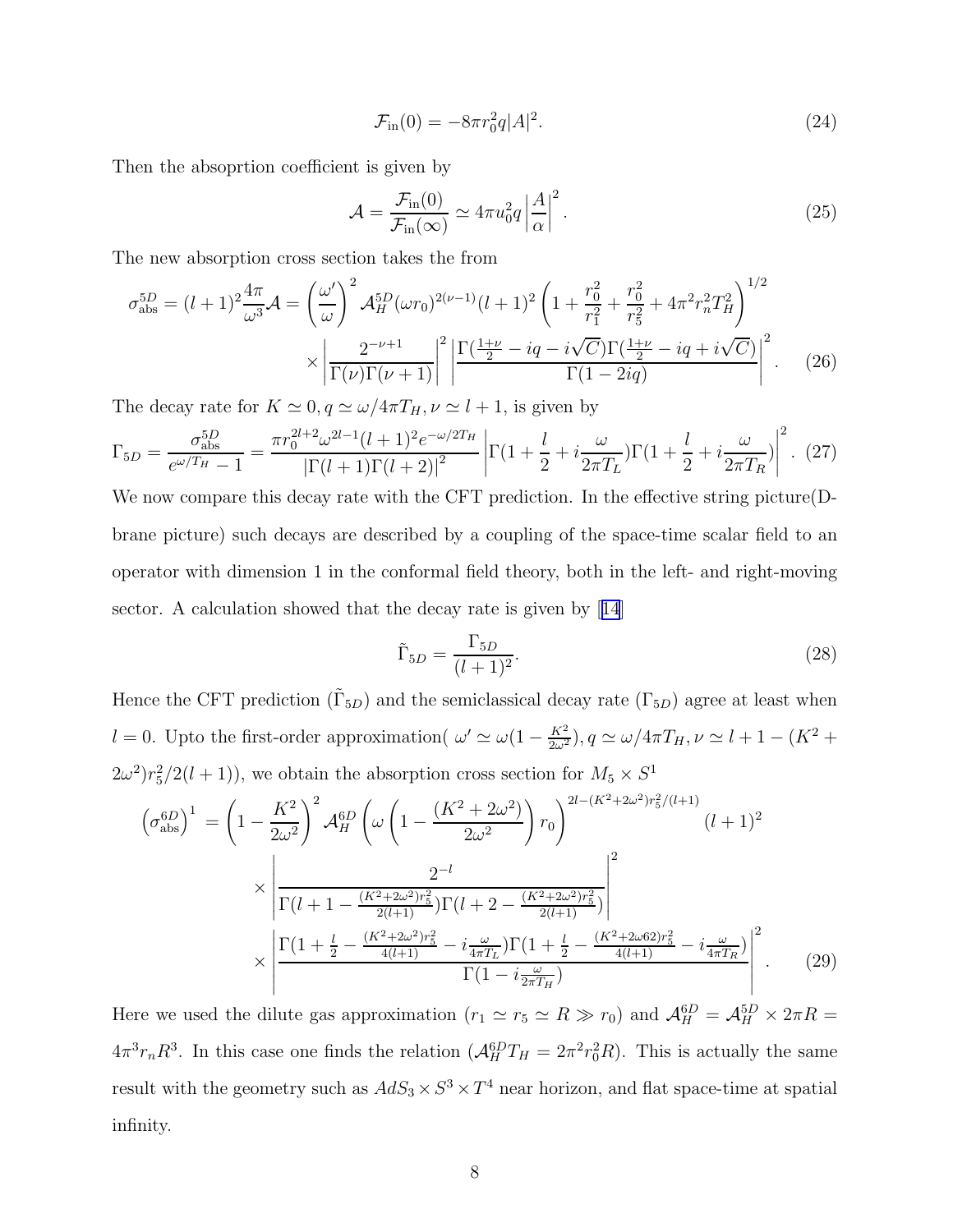# IV. ADS-CALCULATION : SCATTERING IN  $ADS_3 \times S^3 \times T^4$

<span id="page-8-0"></span>Here we consider the geometry such as the  $AdS_3 \times S^3 \times T^4$  near horizon, and the flat space-time at spatial infinity. A ten-dimensional minimally coupled scalar in the background of([6\)](#page-3-0) satisfies the wave equation

$$
\Box_{10}\Psi = 0.\tag{30}
$$

Ψ can be decomposed into

$$
\Psi = e^{-i\omega t} e^{im\varphi} e^{iK_i x^i} Y_l(\theta_1, \theta_2, \theta_3) \psi(\rho).
$$
\n(31)

Then (30) leads to

$$
\nabla_{BTZ}^2 \psi(\rho) + \frac{\mu}{R^2} \psi(\rho) = 0,\tag{32}
$$

with  $\mu = -l(l+2) - K^2 r_5^2$ . Since it is hard to find a solution to (32) directly, we use the matchingprocedure [[20\]](#page-14-0). The space is devided into two regions : the near region ( $\rho \sim \rho_+$ ) and far region  $(\rho \to \infty)$ . In the far region (32) becomes

$$
\frac{d^2\psi_{\infty}}{dx^2} + \frac{3}{x}\frac{d\psi_{\infty}}{dx} + \frac{\mu}{x^2}\psi_{\infty} = 0
$$
\n(33)

with a dimensionless quantity  $x = \rho/R$ . Here one finds the far-region solution

$$
\psi_{\infty}(x) = \frac{1}{x} \left[ \tilde{\alpha} x^{\sqrt{1-\mu}} + \tilde{\beta} x^{-\sqrt{1-\mu}} \right]. \tag{34}
$$

The ingoing flux at infinity is calculated as

$$
\mathcal{F}_{\text{in}}(\infty) = -2\pi \sqrt{1 - \mu} |\tilde{\alpha} - i\tilde{\beta}|^2.
$$
 (35)

In order to obtain the near-region behavior, we introduce the variable  $z = (\rho^2 - \rho_+^2)/(\rho^2 \rho_-^2 = (x^2 - x_+^2)/(x^2 - x_-^2)$ . Then (32) becomes

$$
z(1-z)\frac{d^2\psi}{dz^2} + (1-z)\frac{d\psi}{dz} + \left(\frac{A_1}{z} + \frac{\mu/4}{1-z} + B_1\right)\psi = 0,
$$
\n(36)

where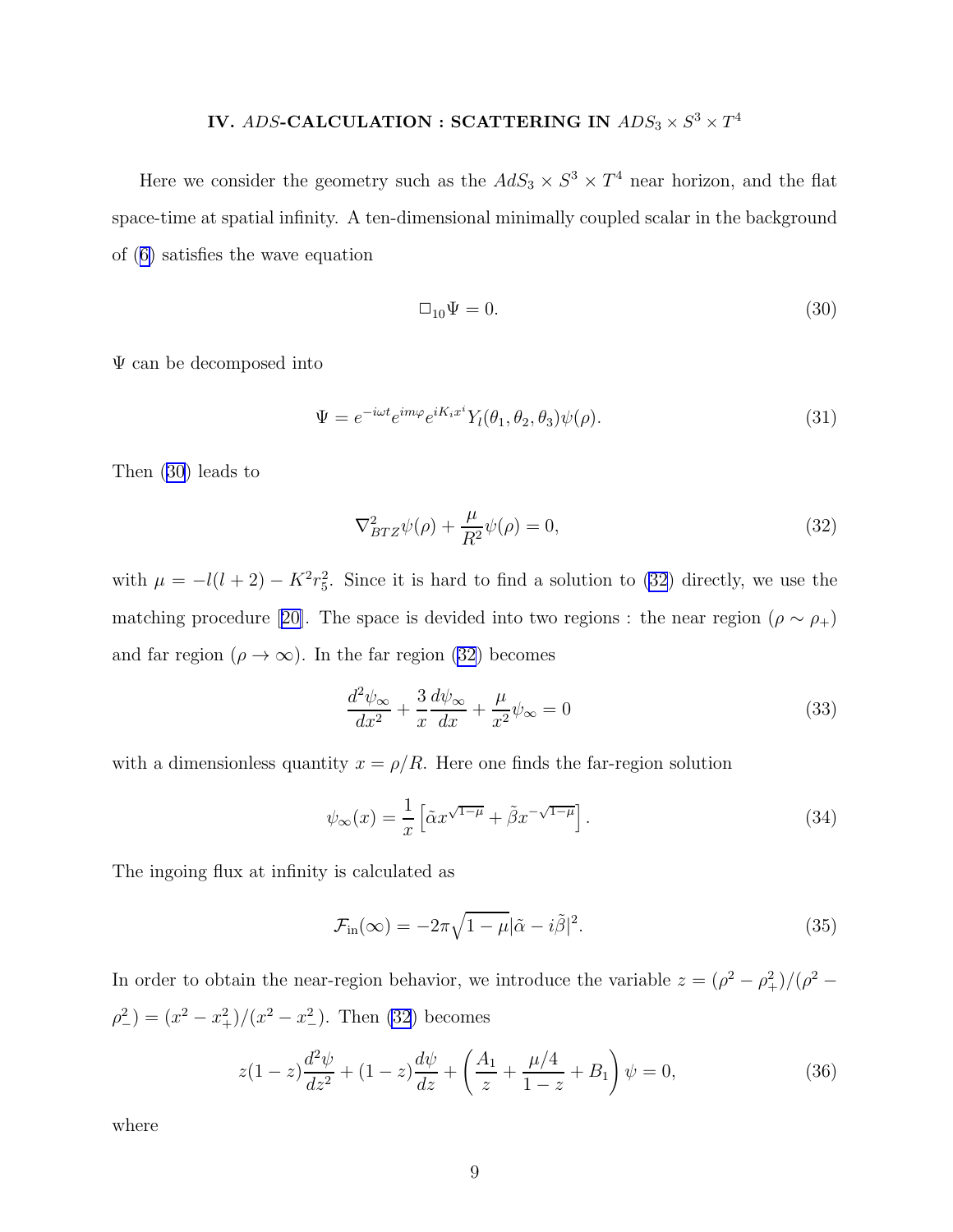$$
A_1 = \left(\frac{\omega - m\Omega_H}{4\pi T_H^{BTZ}}\right)^2, B_1 = -\frac{\rho_-^2}{\rho_+^2} \left(\frac{\omega - m\Omega_H \rho_+^2/\rho_-^2}{4\pi T_H^{BTZ}}\right)^2.
$$
 (37)

The ingoing solution for([36\)](#page-8-0) near horizon is given by the hypergeometric function

$$
\psi(z) = C_1 z^{-i\sqrt{A_1}} (1-z)^{(1-\sqrt{1-\mu})/2} F(a,b,c;z), \tag{38}
$$

where

$$
a = \sqrt{B_1} - i\sqrt{A_1} + (1 - \sqrt{1 - \mu})/2,
$$
  
\n
$$
b = -\sqrt{B_1} - i\sqrt{A_1} + (1 - \sqrt{1 - \mu})/2,
$$
  
\n
$$
c = 1 - 2i\sqrt{A_1}.
$$

The corresponding flux is given by

$$
\mathcal{F}_{\text{in}}(0) = -8\pi \sqrt{A_1} (x_+^2 - x_-^2) |C_1|^2. \tag{39}
$$

The absorption coefficient is calculated as

$$
\mathcal{A} = \frac{\mathcal{F}_{\text{in}}(0)}{\mathcal{F}_{\text{in}}(\infty)} = \frac{4\sqrt{A_1}(x_+^2 - x_-^2)}{\sqrt{1 - s}} \frac{|C_1|^2}{|\tilde{\alpha} - i\tilde{\beta}|^2}.
$$
(40)

To obtain  $\tilde{\alpha}$  and  $\tilde{\beta}$ , we use the matching procedure. First, we have to know the  $z \rightarrow$ 1 behavior of (38). This can be obtained by the transformation rule  $(z \to 1-z)$  for hypergeometric function [\[19](#page-14-0)]. It takes the form

$$
\psi_{n \to f}(z) = \frac{1}{x} \left[ C_1 E_1 (x_+^2 - x_-^2)^{(1 - \sqrt{1 - \mu})/2} x^{\sqrt{1 - \mu}} + C_1 E_2 (x_+^2 - x_-^2)^{(1 + \sqrt{1 - \mu})/2} x^{-\sqrt{1 - \mu}} \right], \quad (41)
$$

where

$$
E_1 = \frac{\Gamma(1 - 2i\sqrt{A_1})\Gamma(\sqrt{1 - \mu})}{\Gamma(\frac{1 + \sqrt{1 - \mu}}{2} - \sqrt{B_1} - i\sqrt{A_1})\Gamma(\frac{1 + \sqrt{1 - \mu}}{2} + \sqrt{B_1} - i\sqrt{A_1})},
$$
  

$$
E_2 = \frac{\Gamma(1 - 2i\sqrt{A_1})\Gamma(-\sqrt{1 - \mu})}{\Gamma(\frac{1 - \sqrt{1 - \mu}}{2} - \sqrt{B_1} - i\sqrt{A_1})\Gamma(\frac{1 - \sqrt{1 - \mu}}{2} + \sqrt{B_1} - i\sqrt{A_1})},
$$

In matching [\(34\)](#page-8-0) with (41), we find

$$
\tilde{\alpha} = C_1 E_1 \left(\frac{r_0}{R}\right)^{1-\sqrt{1-\mu}}, \quad \tilde{\beta} = C_1 E_2 \left(\frac{r_0}{R}\right)^{1+\sqrt{1-\mu}}.
$$
\n(42)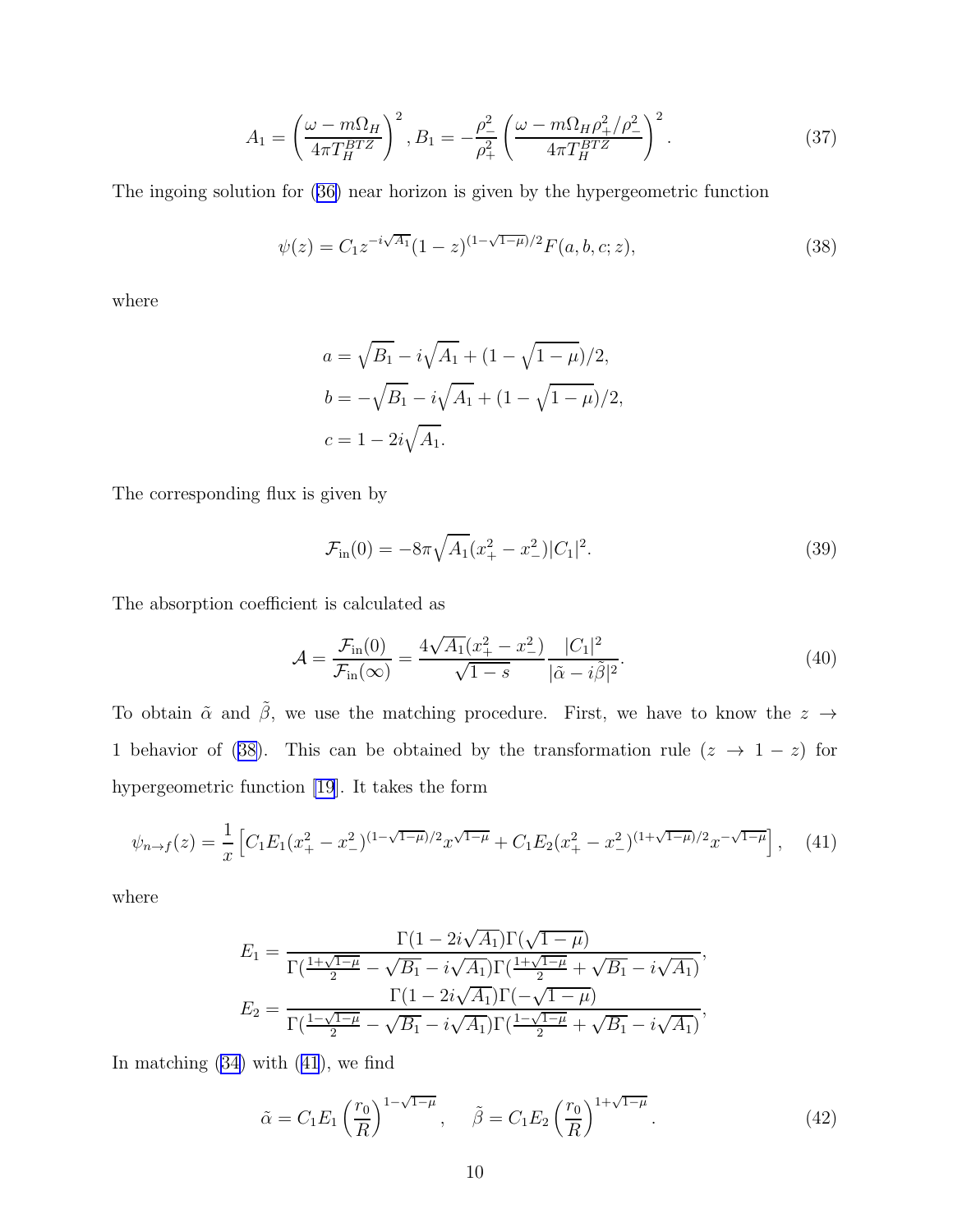Considering  $R(=\sqrt{r_1r_5}) \gg r_0$ , one finds  $\tilde{\beta} \ll \tilde{\alpha}$ . Then the absorption coefficient is approximately given by

$$
\mathcal{A} \simeq \frac{4\sqrt{A_1}(x_+^2 - x_-^2)}{\sqrt{1 - \mu}} \left(\frac{r_0}{R}\right)^{2(\sqrt{1 - \mu} - 1)} \frac{1}{|E_1|^2}.\tag{43}
$$

The absorption cross section for  $AdS_3 \times S^3$  with  $m = 0$  leads to

$$
\tilde{\sigma}_{\text{abs}}^{6D} = c \frac{\mathcal{A}}{\omega} = c \frac{\mathcal{A}_H^{BTZ}}{\pi} \left(\frac{r_0}{R}\right)^{2(\sqrt{1-\mu}-1)} \frac{1}{\Gamma(1+\sqrt{1-\mu})\Gamma(\sqrt{1-\mu})} \times \left| \frac{\Gamma(\frac{1+\sqrt{1-\mu}}{2} - i\frac{\omega}{4\pi T_L^{BTZ}})\Gamma(\frac{1+\sqrt{1-\mu}}{2} - i\frac{\omega}{4\pi T_R^{BTZ}})}{\Gamma(1 - i\frac{\omega}{2\pi T_H^{BTZ}})} \right|^2. \tag{44}
$$

Here c can be determined by requiring that  $\lim_{\omega\to 0, s\to 0} \tilde{\sigma}_{\text{abs}}^{6D} = \tilde{\mathcal{A}}_H^{6D} = \mathcal{A}_H^{\text{BTZ}} \times 2\pi^2 R^3$ . In this case the non-compact space-time is three dimensions, so that the conversion factor from  $A$ to  $\sigma$  is  $1/\omega$ . Also one finds the relation :  $\tilde{\mathcal{A}}_H^{6D} = \mathcal{A}_H^{6D}$ . Upto the first-order approximation  $(\sqrt{1-\mu} \simeq l+1+\frac{r_5^2 K^2}{2(l+1)}),$  (44) leads to

$$
\left(\tilde{\sigma}_{\text{abs}}^{6D}\right)^{1} = \tilde{\mathcal{A}}_{H}^{6D} \left(\frac{r_{0}}{R}\right)^{2l + \frac{r_{5}^{2}K^{2}}{l+1}} \frac{1}{\Gamma(l+1+\frac{r_{5}^{2}K^{2}}{2(l+1)})\Gamma(l+2+\frac{r_{5}^{2}K^{2}}{2(l+1)})} \times \left| \frac{\Gamma(1+\frac{l}{2}+\frac{r_{5}^{2}K^{2}}{4(l+1)}-\frac{\omega}{4\pi T_{L}^{BTZ}})\Gamma(1+\frac{l}{2}+\frac{r_{5}^{2}K^{2}}{4(l+1)}-\frac{\omega}{4\pi T_{R}^{BTZ}})}{\Gamma(1-\frac{\omega}{2\pi T_{H}^{BTZ}})} \right|^{2}.
$$
 (45)

#### V. DISCUSSION

We investigate the dynamical behavior of the 5D black holes with a minimally coupled scalar field. Apart from counting the microstates of black holes, the dynamical behavior is also an important issue. This is so because the greybody factor(absorption cross section) for the black hole arises as a consequence of scattering of a free scalar off the potential surrounding the horizon. That is, this is an effect of spacetime curvature.

First we obtain the greybody factor for 5D black hole by using the supergravity calculation. Second, we calculate the absorption cross section of a minimally coupled scalar by replacing the 5D black hole by  $AdS_3 \times S^3 \times T^4$ . Here we do not require any boundary condition at infinity. Actually we use the matching of  $AdS$  region to obtain  $\tilde{\sigma}_{\text{abs}}^{6D}$ . In this sense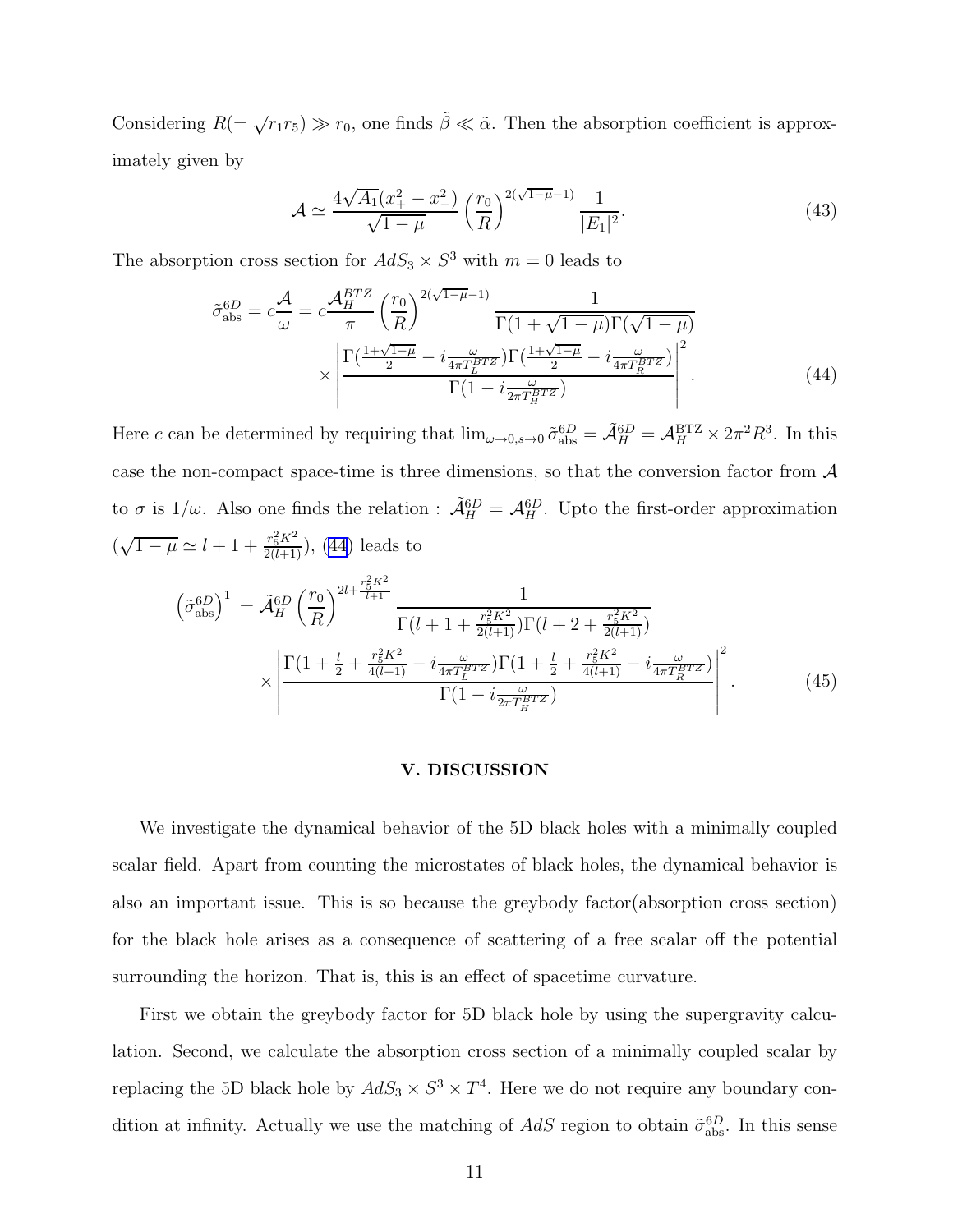our case is asymptotically anti-de Sitter space but not asymptotically flat space. On the other hand, in studying the  $AdS_3$ , one usually requires the boundary conditions at spatial infinity [\[3](#page-13-0)[,20](#page-14-0)–[22\]](#page-14-0). This is so because  $AdS_3$  is not globally hyperbolic. The spatial infinity of the BTZ black hole is timelike, so the information may enter or exit from the bounadry at infinity. Thus one imposes boundary condition at infinity to obtain the sensible results.

Birmingham *et al.* showed that the s-wave greybody factor for the BTZ black hole  $AdS_3$ ) has the same form as the one for 5D black hole( $M_5$ ) in the dilute gas approximation [\[12\]](#page-13-0). In the low-energy approximation, we find the same absorption cross section for both two cases( $M_5 \times S^1 \times T^4$ ,  $AdS_3 \times S^3 \times T^4$ ) as

$$
\left(\sigma_{\rm abs}^{\rm 6D}\right)_{l=0,K=0} = \left(\tilde{\sigma}_{\rm abs}^{\rm 6D}\right)_{l=0,K=0} \simeq \mathcal{A}_H^{\rm 6D} \left| \frac{\Gamma(1 - i\frac{\omega}{4\pi T_L})\Gamma(1 - i\frac{\omega}{4\pi T_R})}{\Gamma(1 - i\frac{\omega}{2\pi T_H})} \right|^2. \tag{46}
$$

This means that the relevant information of 5D black hole are encoded in the AdS-theory [\[10](#page-13-0)[,17,23\]](#page-14-0). Actually the greybody factor is determined by the potential surrounding the 5D black hole. If we introduce a tortoise coordinate  $r_* = r + r_0 \ln |(r - r_0)/(r + r_0)|/2$  [\[11\]](#page-13-0), Eq.([13\)](#page-4-0) can be rewritten as

$$
\left[-\frac{d^2}{dr_*^2} + V_\omega(r_*)\right]\phi = 0,\tag{47}
$$

where the  $l = 0$  potential  $V_{\omega}$  is given by

$$
V_{\omega}(r_{*}) = -\omega^{2} f + K^{2} f_{5} h + \frac{3h}{4r^{2}} \left( 1 + \frac{3r_{0}^{2}}{r^{2}} \right). \tag{48}
$$

In the decoupling limit, (48) reduces to

$$
V_{\omega}^{d-l}(r_{*}) = -\omega^{2} \frac{R^{4}}{r^{4}} \left( 1 + \frac{r_{n}^{2}}{r^{2}} \right) + K^{2} \frac{R^{2}}{r^{2}} h + \frac{3h}{4r^{2}} \left( 1 + \frac{3r_{0}^{2}}{r^{2}} \right),
$$
\n(49)

which corresponds actually to the potential for the  $AdS_3 \times S^3 \times T^4$  near horizon. In the lowenergy limit( $\omega \to 0, K \to 0$ ), two potentials  $(V_{\omega}$  and  $V_{\omega}^{d-l}$ ) take the same form. Hence it is clear that the absorption cross section of 5D black hole is equal to that of the  $AdS_3 \times S^3 \times T^4$ with asymptotically flat space.

In conclusion, we calculate the absorption cross section for a minimally coupled scalar in the  $M_5 \times S^1 \times T^4$  and  $AdS_3 \times S^3 \times T^4$  supergravities. We note that the holography is related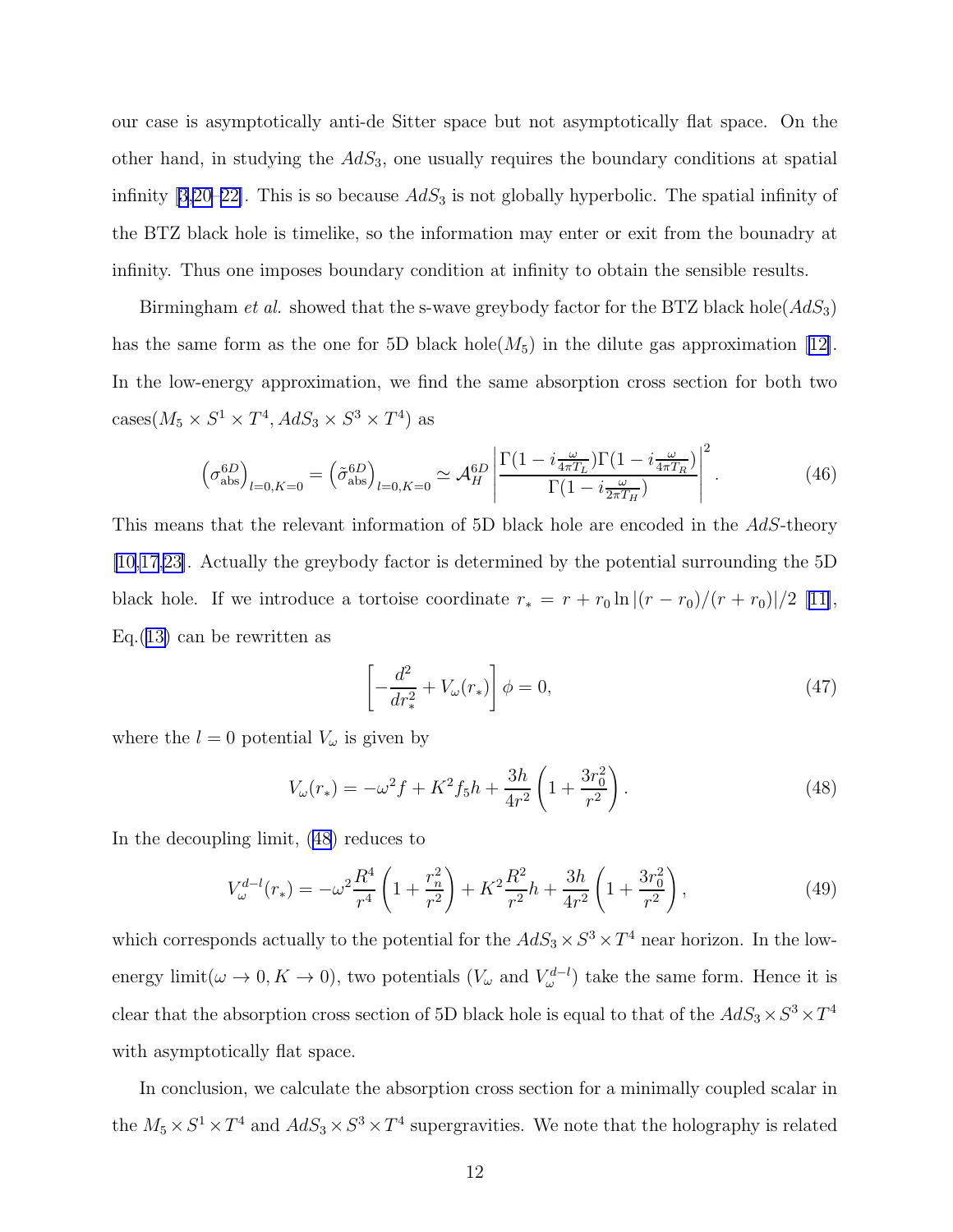to theories of different domensionality[[1–3](#page-13-0)]. Here our working dimension is the same for two theories. In the low-energy limit of  $\omega \to 0$ , two cross sections are same. This shows a signal for holographic duality in the supergravity side.

Finally we comment on the greybody factors. The calculations of greybody factor for a free scalar in  $M_5(5D)$  black hole background) have already appeared in the literature [\[11,14,15](#page-13-0)]. In our calculation, some discrepancy appears because of the extra dimensions  $(T^4)$ . For the  $AdS<sub>3</sub>$ -calculation, Birmingham *et al.* first calculated the cross section for a free scalar [\[12](#page-13-0)]. Although this is correct, the calculation procedure is incomplete. This is so because they did not consider the boundary condition at infinity seriously. One cannot obtain the cross section for a free scalar in the  $AdS_3$  by requiring the Dirichlet or Neumann boundary condition at spatial infinity. Our calculation for  $AdS_3 \times S^3 \times T^4$  is done with asymptotically  $AdS<sub>3</sub>$ . However we do not need to consider the boundary condition. Actually this is based on the non-normalizable mode ( $\tilde{\alpha}$  - dependent term in [\(34](#page-8-0))) without the boundary condition [\[3](#page-13-0)[,24](#page-14-0)]. Even in the asymptotically  $AdS_3$ , it seems that one can calculate the absorption cross section in the  $AdS_3$  by following our procedure.

### ACKNOWLEDGEMENT

This work was supported in part by the Basic Science Research Institute Program, Minstry of Education, Project NOs. BSRI-97-2413 and BSRI-97-2441.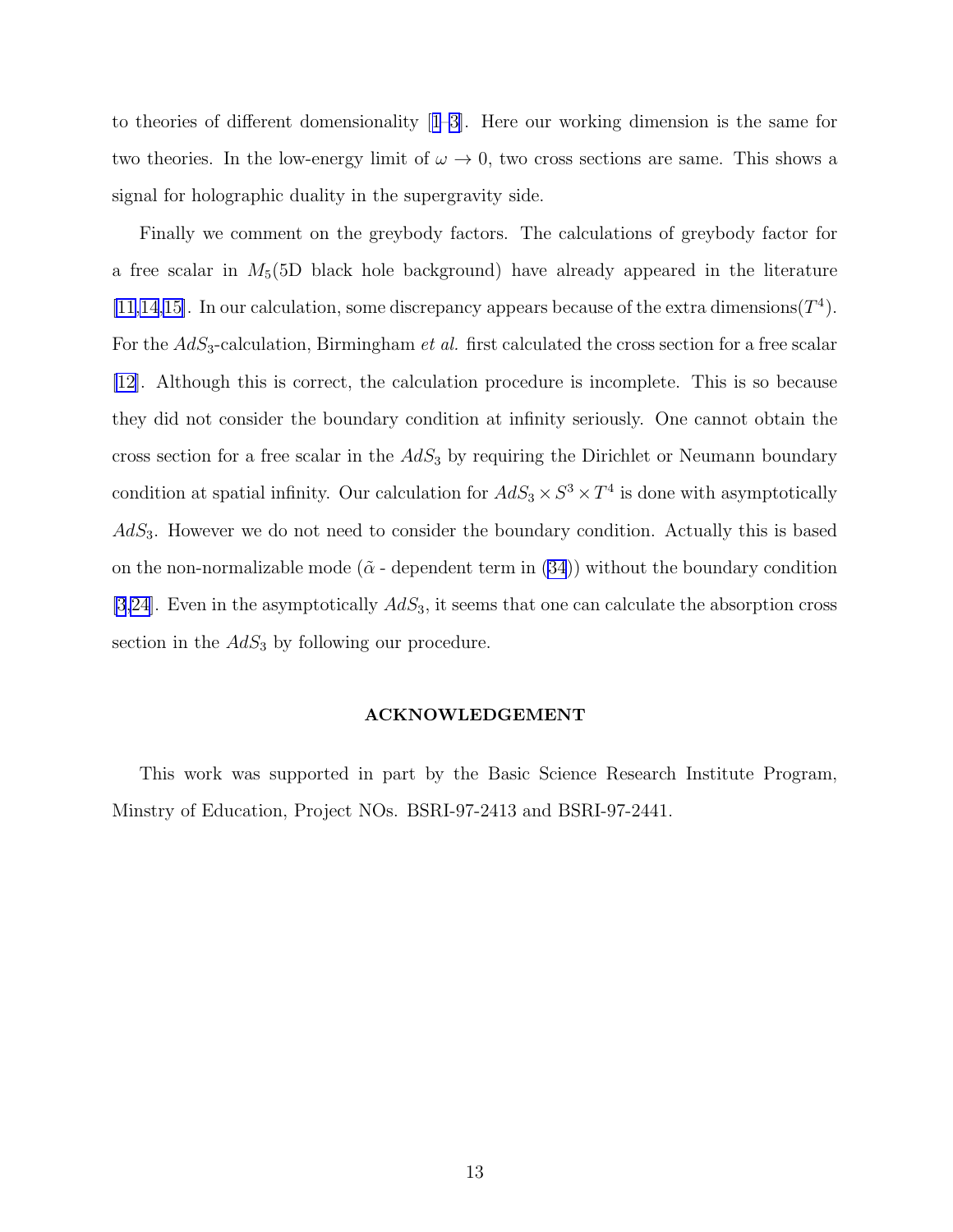## REFERENCES

- <span id="page-13-0"></span>[1] J. Maldacena, [hep-th/9711200.](http://arxiv.org/abs/hep-th/9711200)
- [2] S.S. Gubser, I.R. Klebanov and A.M. Polyakov, [hep-th/9802109.](http://arxiv.org/abs/hep-th/9802109)
- [3] E. Witten, [hep-th/9802150.](http://arxiv.org/abs/hep-th/9802150)
- [4] G.T. Horowitz and H. Oguri, [hep-th/9802116;](http://arxiv.org/abs/hep-th/9802116) E. Witten, [hep-th/9803131](http://arxiv.org/abs/hep-th/9803131); G.T. Horowitz and S. Ross, [hep-th/9803085.](http://arxiv.org/abs/hep-th/9803085)
- [5] S. Hyun, [hep-th/9704005](http://arxiv.org/abs/hep-th/9704005).
- [6] K. Sfetsos and K. Skenderis, [hep-th/9711138.](http://arxiv.org/abs/hep-th/9711138)
- [7] M. Banados, C. Teitelboim and A. Zanelli, Phys. Rev. Lett. 69 (1992)1849; S. Carlip, Class. Quant. Grav. 12 (1995)2853.
- [8] G. Horowitz and D. Welch, Phys. Rev. Lett. 71 (1993)328; N. Kaloper, Phys. Rev. D48 (1993)2598; A. Ali and A. Kumar, Mod. Phys. Lett. A8 (1993)2045.
- [9] S. Carlip, Phys. Rev. D51 (1995)632; D55 (1997)878.
- [10] A. Strominger, [hep-th/9712251;](http://arxiv.org/abs/hep-th/9712251) D. Birmingham, I. Sachs ans S. Sen, [hep-th/9801019](http://arxiv.org/abs/hep-th/9801019); N. Kaloper, [hep-th/9804062](http://arxiv.org/abs/hep-th/9804062).
- [11] A. Dhar, G. Mandal and S. Wadia, Phys. Lett. B388 (1996)51; S. Das, G. Gibbons and S. Mathur, Phys. Rev. Lett. 78 (1997)417.
- [12] D.B. Birmingham, I. Sachs and S. Sen, Phys. Lett. B413 (1997)281.
- [13] F. Dowker, D. Kastor and J. Traschen, [hep-th/9702109.](http://arxiv.org/abs/hep-th/9702109)
- [14] S.D. Mathur, [hep-th/9704050;](http://arxiv.org/abs/hep-th/9704050) S.S. Gubser, [hep-th/9704195.](http://arxiv.org/abs/hep-th/9704195)
- [15] J. Maldacena and A. Strominger, Phys. Rev. D56 (1997) 4975.
- [16] G.T. Horowitz, J.M. Maldacena and A. Strominger, Phys. Lett. B383 (1996)151; J.